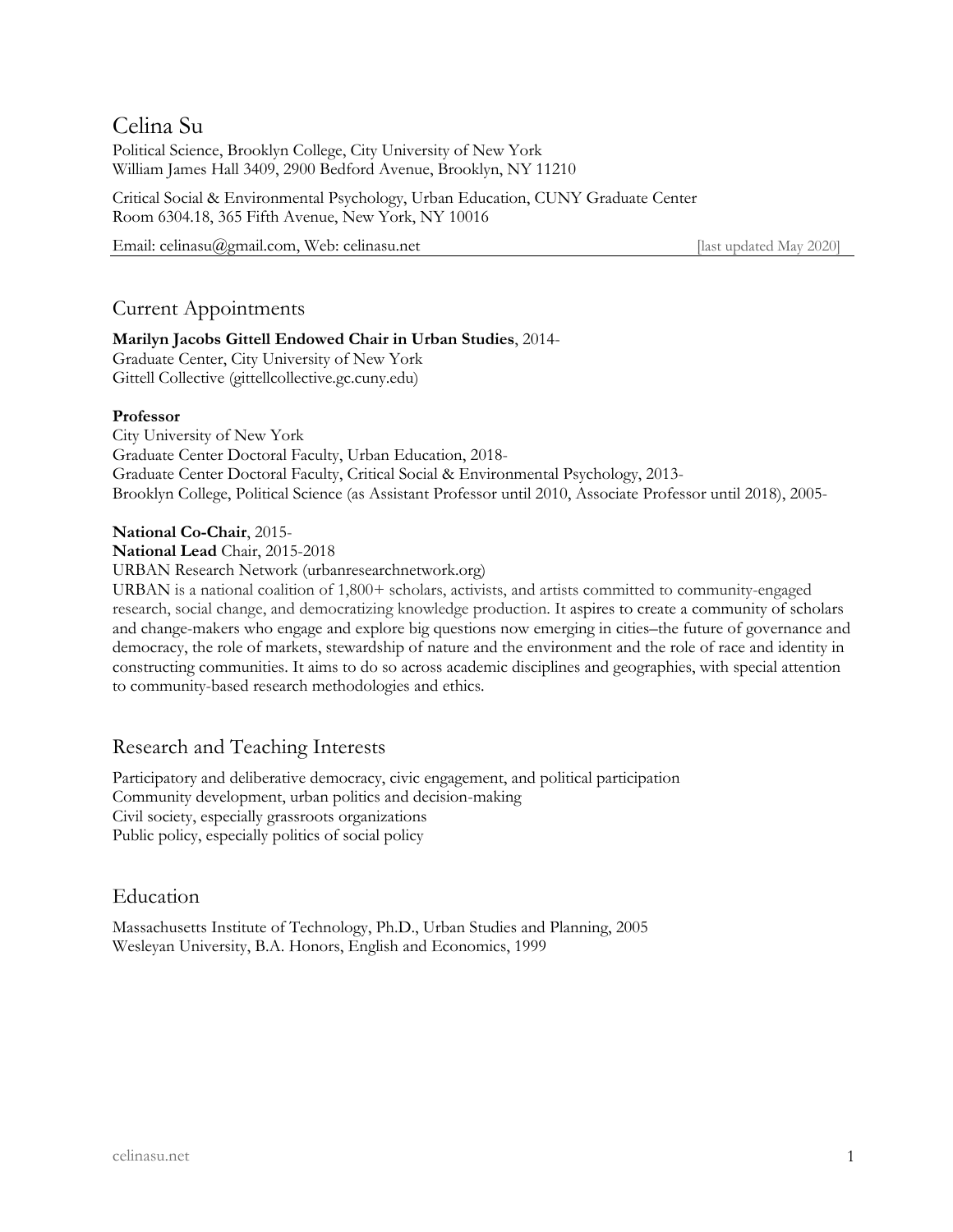# Publications

# **Books**

Su, Celina. 2018. *Landia*. New York: Belladonna\* Series.

- Excerpt selected for *The New York Times Magazine* poem of the week by Rita Dove, 2019
- Poetry Foundation Staff Pick for 2018
- *Entropy Magazine* Best Poetry of 2018 List
- Poetry Society of America "Take Note: Eleven New Collections by Asian American Poets" by Aimee Nezhukumatathil
- Reviewed by Sahar Romani, at *Entropy*
- Reviewed by Tse Hao Guang, at *Singapore Unbound*

Muennig, Peter and Celina Su. 2013. *Introducing Global Health: Practice, policy, and solutions*. New York: John Wiley & Sons/ Jossey-Bass.

Su, Celina. 2009. *Streetwise for Book Smarts: Grassroots Organizing and Education Reform in the Bronx*. New York: Cornell University Press.

• Reviewed in *Perspectives on Politics*, *Urban Affairs Review*, *Nonprofit and Voluntary Sector Quarterly, Contemporary Sociology*, and *City Limits*. Featured by the Association for Research on Nonprofits and Voluntary Action (ARNOVA) Community and Grassroots Action Group.

Alonso, Gaston, Noel Anderson, Celina Su, and Jeanne Theoharis. 2009. *Our Schools Suck: Students Talk Back to a Segregated Nation on the Failures of Urban Education.* New York: New York University Press.

• Reviewed in *Harvard Educational Review*, *Political Science Quarterly*, *Education Review*, *City Limits*, and *The Daily Voice: Black America's Daily News Source*. Featured for incoming frosh at the University of California, Berkeley.

# **Peer-reviewed journal articles**

Su, Celina. 2020. "Notes on inquiry and care." *Matters of Feminist Practice*, 1(1): 119-126.

• Also published as a pamphlet in Quaid, Andrea (Ed.), *Urgent Possibilities: Writings on Feminist Poetics & Emergent Pedagogies*. Los Angeles: Eohippus Labs.

Su, Celina. 2019. "Research, action, activism: Critical solidarities & multi-scalar powers." *Educational Policy Analysis Archives*, 27(57):1-11.

Warren, Mark, José Calderón, Luke Aubry Kupscznk, Gregory Squires, Celina Su. [Authors after first in alphabetical order.] 2018. "Is Collaborative, Community-Engaged Scholarship More Rigorous than Traditional Scholarship? On Advocacy, Bias and Social Science Research." *Urban Education*, 53(4):445-472.

Su, Celina. 2018. "Managed Participation: City Agencies and Micropolitics in Participatory Budgeting." *Nonprofit and Voluntary Sector Quarterly*, 47(4):97S-118S.

Su, Celina. 2017. "From Porto Alegre to New York City: Participatory Budgeting and Democracy" [Introduction to Special Symposium]. *New Political Science*, 39(1): 67-75.

Su, Celina. 2017. "Beyond Inclusion: Critical Race Theory and Participatory Budgeting." *New Political Science*, 39(1): 126-142.

Su, Celina. 2014. "Between Bottom-up and Top-down Governance." *Metropolitics*, 1 December.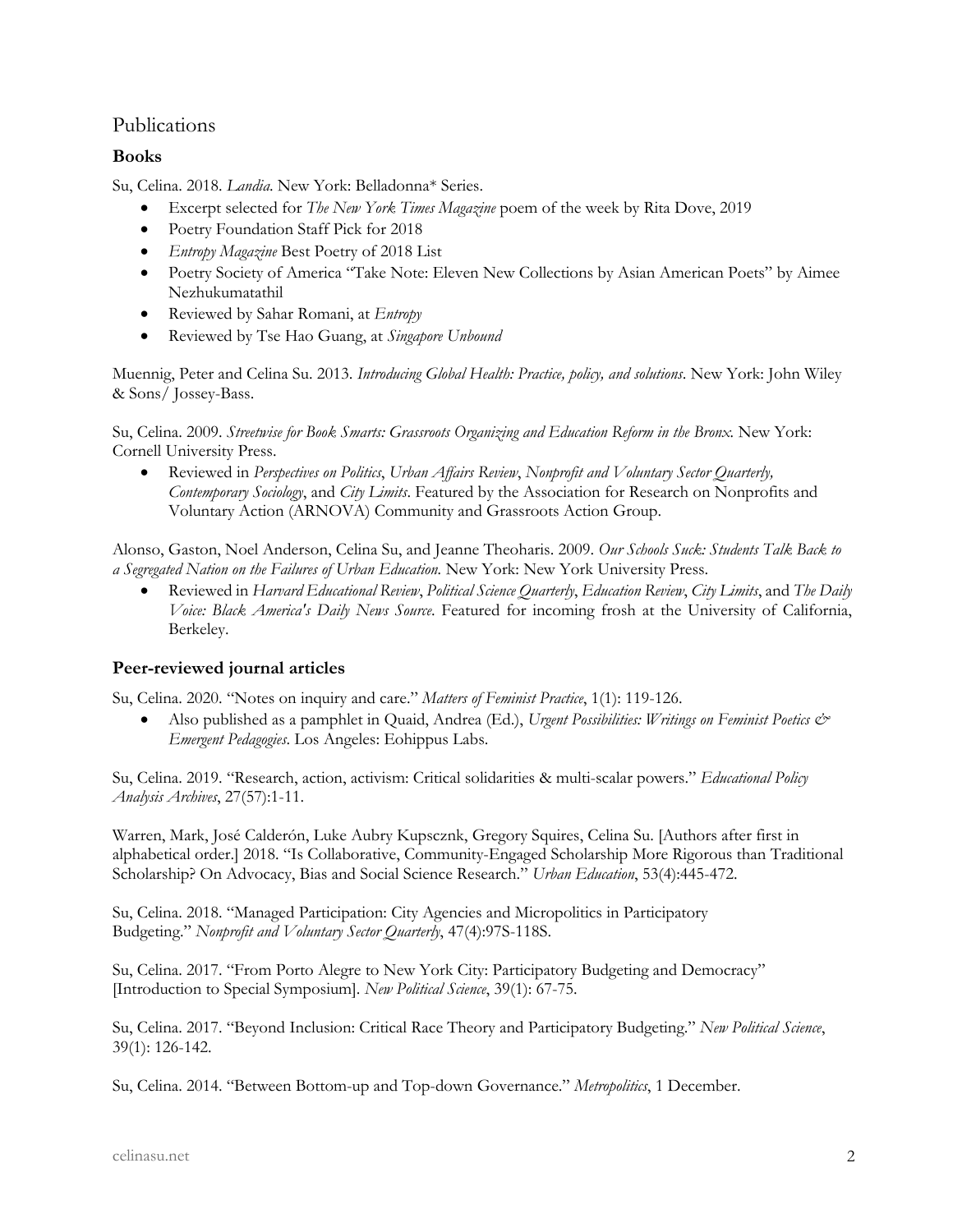Su, Celina and Isabelle Jagninski. 2013. "From Toxic Tours to Growing the Grassroots: Tensions in Critical Pedagogy and Community Development." *Journal of Urban Affairs*, 35(1):103-121.

Su, Celina. 2012. "Whose Budget? Our Budget? Broadening Political Stakeholdership via Participatory Budgeting." *Journal of Public Deliberation*, 8(2):1-14*.* 

Verma, Nishant, Coralie Chan, Celina Su, and Peter Muennig. 2011. "Between 'Voluntary Migrants' and War Refugees: The Health of the Shan Burmese Migrant Workers in Northern Thailand." *Journal of Immigrant and Refugee Studies*, 9(4):452-459.

Su, Celina. 2010. "Marginalized stakeholders and performative politics: Dueling discourses in education policymaking." *Critical Policy Studies*, 4(4):362-383.

Verma, Nishant, Coralie Chan, Celina Su, Rufina Lee, and Peter Muennig. 2010. "The psychosocial health of Shan children in Northern Thailand." *Journal of Immigrant and Refugee Studies*, 8(4):445-449.

Su, Celina. 2010. "We call ourselves by many names: Storytelling and inter-minority coalition-building." *Community Development Journal*, 45(4):439-457.

Su, Celina. 2010. "Leaving Behind No Child Left Behind." (From Symposium: Obama Meets the World: Realities and Recommendations for a New Administration, edited by David Schultz.) *New Political Science*, 32(2):265-272.

Ospina, Sonia and Celina Su. 2009. "Weaving color lines: Race, ethnicity, and the work of leadership in social change organizations." *Leadership*, 5(2):137-170.

Su, Celina. 2007. "Cracking silent codes: Critical race theory and education organizing." *Discourse: Studies in the Cultural Politics of Education*, 28(4):531-548.

Su, Celina and Peter Muennig. 2005. "The politics of social entrepreneurs in access to education: A case study of Shan Burmese refugees in northwestern Thailand." *Current Issues in Comparative Education.* 8(1):31-40.

Fernandez, Roberto and Celina Su. 2004. "Space in the study of labor markets." *Annual Review of Sociology.* 30:545- 69.

Andersen, M. Robyn, Michele Hager, Celina Su, and Nicole Urban. 2002. "Analysis of the cost-effectiveness of mammography promotion by volunteers in rural communities." *Health Education & Behavior*. 29(6):755-770.

• Received *Lawrence W. Green Paper of the Year Award*.

## **Peer-reviewed book chapters**

Martinson, Marty and Celina Su. "Contrasting organizing approaches: The 'Alinsky tradition' and Freirian organizing approaches." In Meredith Minkler (Ed.), *Community Organizing and Community Building for Health, 4th Edition*. New Brunswick: Rutgers University Press. Forthcoming.

Su, Celina. 2016. "Reinvigorating urban governance: Participatory budgeting in New York City." In Brescia, Ray and John Travis Marshall (Eds.), *How Cities Will Save the World: Urban Innovation in the Face of Population Flows, Climate Change and Economic Inequality.* New York: Routledge.

Su, Celina. 2015. "Insider-Outsider Empowered Deliberative Action: Toward a Model of Youth Empowerment and Educational Justice." In Rich, Denise and Jim Ryan (Eds.), *Working (With/out) the System: Educational Leadership, Micropolitics and Social Justice*. Charlotte, NC: Information Age Publishing.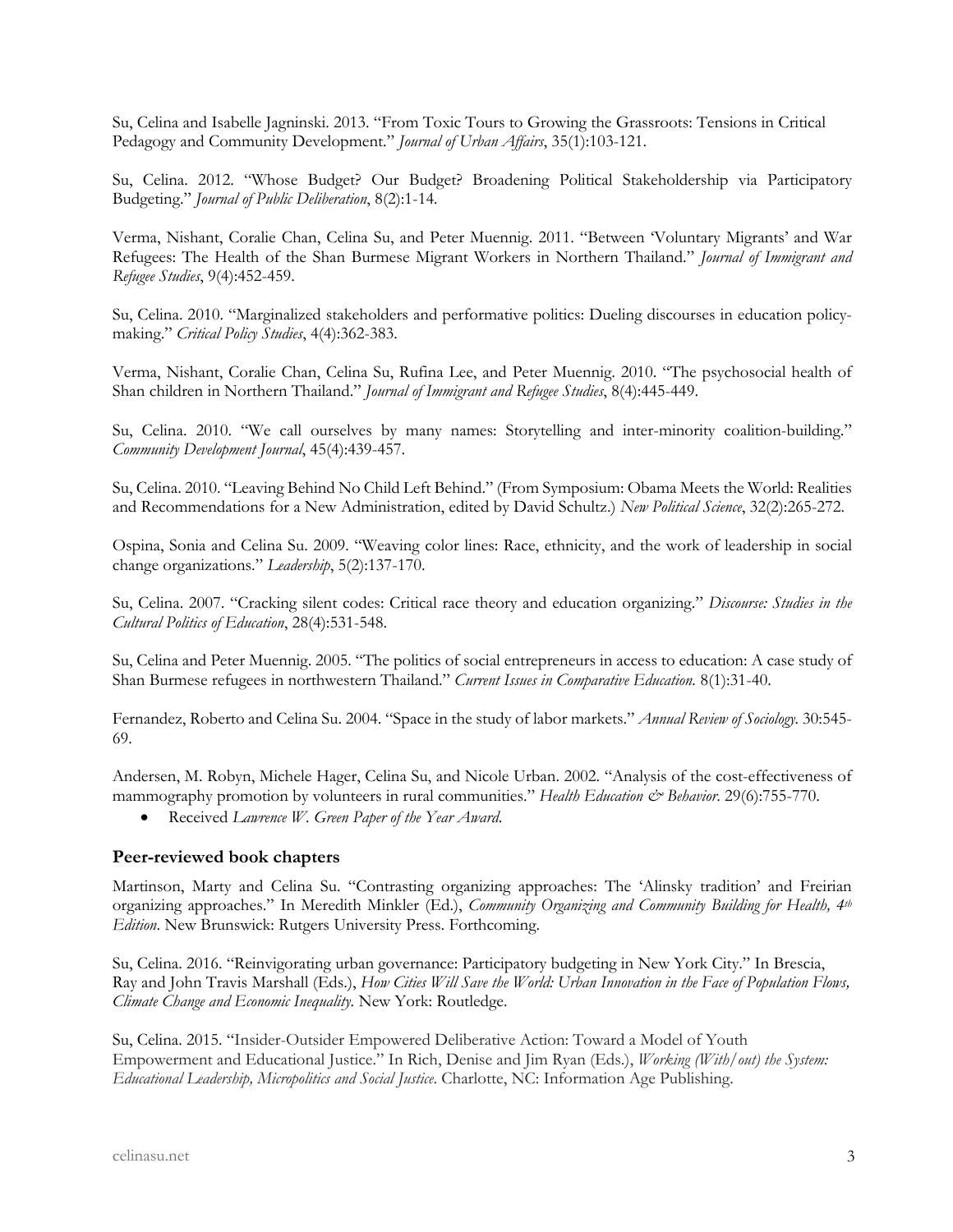Foldy, Erica and Celina Su. 2014. "Identity." In David Coghlan, Mary Brydon-Miller (Eds.), *Encyclopedia of Action Research*. Thousand Oaks, CA: Sage Publications.

Su, Celina and Peter Muennig. 2013. "Social policy interventions and public health." In Richard Parker and Marni Sommer (Eds.), *Structural Approaches in Public Health*. New York: Routledge.

Ospina, Sonia and Celina Su. 2013. "Weaving color lines: Race, ethnicity, and the work of leadership in social change organizations." In Joanne Ciulla, Mary Uhl-Bien, and Patricia Werhane (Eds.), *Leadership Ethics*. Thousand Oaks, CA: Sage Publications. (Reproduction of 2009 journal article.)

Martinson, Marty and Celina Su. 2012. "Contrasting organizing approaches: The 'Alinsky tradition' and Freirian organizing approaches." In Meredith Minkler (Ed.), *Community Organizing and Community Building for Health, 3rd Edition*. New Brunswick: Rutgers University Press.

Sonia M. Ospina, Erica Foldy, Amparo Hoffman, Jennifer Dodge, Waad El-Hadidy, and Celina Su. 2012. "Social change leadership." In Uhl-Behn, Mary and Sonia Ospina (Eds.), *Advancing Relational Leadership Theory: A Conversation among Perspectives*. Charlotte, NC: Information Age Publishing.

Peter Muennig and Celina Su. 2011. "The Politics of Global Aid." In Richard Parker and Marni Sommer (Eds.), *Routledge International Handbook on Global Public Health*. New York: Routledge.

Ospina, Sonia and Celina Su. 2011. "Weaving color lines: Race, ethnicity, and the work of leadership in social change organizations." In Alan Bryman, David Collinson, Brad Jackson, Mary Uhl-Bien, and Keith Grint (Eds.), *Leadership*. Thousand Oaks, CA: Sage Publications. (Reproduction of 2009 journal article.)

Su, Celina. 2010. "Education policy: Schools." In O'Hara, Phillip (Ed.), *International Encyclopedia of Public Policy* (Volume 4, *Social, Environmental, and Corporate Governance*). Perth, Australia: Global Political Economy Research Unit, pp. 143-157.

Su, Celina. 2007. "Non-government organizations." In O'Hara, Phillip (Ed.), *International Encyclopedia of Public Policy: Global Governance and Development* (Volume 1). Perth, Australia: Global Political Economy Research Unit, pp. 315-325.

Su, Celina. 2005. "Institutions and development." In Forsyth, Timothy (Ed.), *Encyclopedia of International Development*. New York: Routledge.

Su, Celina. 2005. "*Pedagogy of the Oppressed.*" In Forsyth, Timothy (Ed.), *Encyclopedia of International Development*. New York: Routledge.

Su, Celina. 2003. "Separate, unequal, and stigmatized: Tracking in school-to-work programs." *The Rappaport Review, Harvard University Institute of Greater Boston.* 1:15-24.

## **Other articles, book reviews, letters, and policy reports**

Su, Celina, and Wah-Ming Chang. 2020. "A protective archipelago." *Brooklyn Rail*, May.

Su, Celina, and Wah-Ming Chang. 2020. "Fathom deeply." Poetry Foundation *Harriet* Blog, 27 January.

Su, Celina. 2020. "Small talk." Poetry Foundation *Harriet* Blog, 20 January.

Su, Celina. 2020. "A collage in progress." Poetry Foundation *Harriet* Blog, 13 January.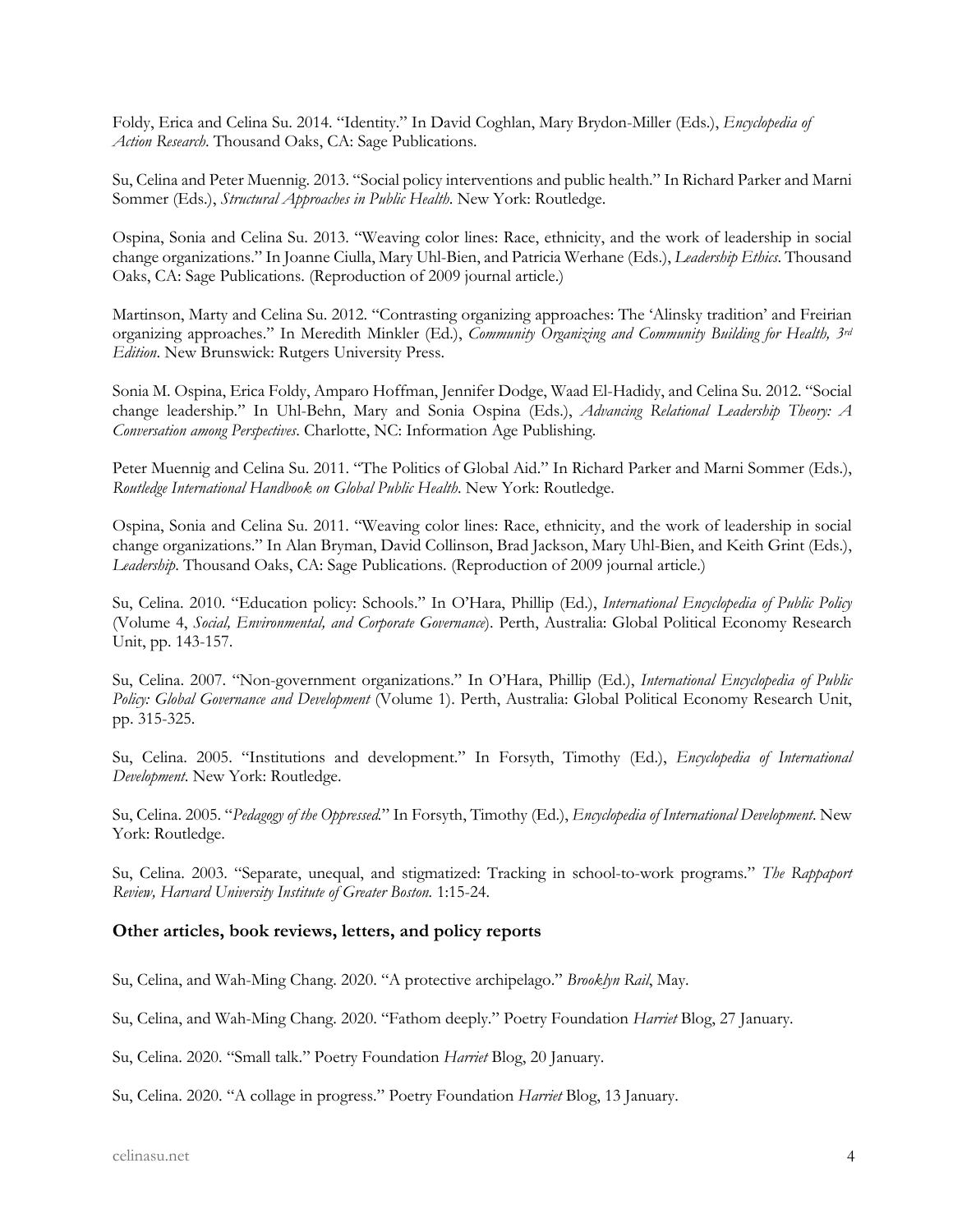Su, Celina. 2020. "A hand, a gesture, and a path of desire." Poetry Foundation *Harriet* Blog, 6 January.

Su, Celina. 2017. "The Kids are All Right." [in "The Many Ways to be a Good Citizen."] *Zócalo Public Square*, May.

Su, Celina. 2017. "Democracy How?" [in "Trump: A Resister Guide"]. *Harper's Magazine*, February: 35.

Su, Celina. 2016. "Re-Engaging the Disenfranchised: Participatory Budgeting in the United States." [Review of *Democracy Reinvented: Participatory Budgeting and Civic Innovation in America*.] *National Civic Review*, 105(4): 23-28.

Su, Celina. 2016. "What makes young people more excited about politics?" *Washington Post* Monkey Cage Blog, 17 October.

Su, Celina. 2014. "Accounting for Accountability." [Review essay on *Open Budgets: The Political Economy of Transparency, Participation, and Accountability*, edited by Sanjeev Khagram, Archon Fung, and Paolo de Renzio]. *Public Administration Review*, 74(3): 424-428.

Su, Celina and Bethany Godsoe. 2013. *Cumulative Findings: A Participatory Evaluation of Women's World Banking's Center for Microfinance Leadership.* New York University Research Center for Leadership in Action.

Su, Celina. 2013. "Bildung als Farce." *Die Tagezeitung*, 15 February: 11.

• Reprinted as "Public Education: An Expendable Farce?" *Killing the Buddha.*

Su, Celina. 2012. "Bürger entdecken Bürger." *Die Tagezeitung*, 26 October: 5.

Su, Celina. 2012. "Reflections on a decade of the Burmese Refugee Project." *Berlin Journal*, 23: 40-47.

Su, Celina. 2011. "The Fountain of (Relatively) Eternal Youth Lies In…. Shorter Totem Poles?!?" [Review essay on *The Healing of America: A Global Quest for Better, Cheaper, and Fairer Health Care* by T.R. Reid and *Toward the Healthy City: People, Places, and the Politics of Urban Planning* by Jason Corburn] *XCP: Cross-Cultural Poetics*, Issue 23:136-143.

Su, Celina. 2011. "Holiday in Cambodia." *n+1 Magazine*, 3 January.

Su, Celina. 2010. "Structural violence in a refugee community." *Asia Catalyst*, 1 September.

Su, Celina. 2010. "Democracy for what?" [Review essay on *Democratizing Democracy: Beyond the Liberal Democratic Canon*, edited by Boaventura de Sousa Santos; *Spaces for Change?: The Politics of Citizen Participation in New Democratic Arenas*, edited by Andrea Cornwall and Vera Schattan Coelho; and *Democracy as Problem Solving: Civic Capacity in Communities Across the Globe* by Xavier de Souza Briggs] *XCP: Cross-Cultural Poetics*, Special Double Issue 21-22:297- 303.

Alonso, Gaston, Noel Anderson, Celina Su, and Jeanne Theoharis. 2009. "Brown v. Board of Education at 55: Segregation in the 21st century." *The Progressive* website, May 18.

- Selected for syndicated distribution by McClatchy Tribune.
- Printed in the *Norwalk Hour* (Connecticut), *New Haven Register* (Connecticut), *Greensburg Daily News* (Indiana), and *Wichita Eagle* (Kansas), May 18.
- Served as basis of a *Quad Cities Dispatch-Argus* (Iowa, Illinois) editorial, May 18.

Su, Celina. 2008. "I am Your Electric Fan" [essay on Global North-Global South divides and collaborations in NGO work]. *XCP: Cross-Cultural Poetics*, Issue 20:122-128.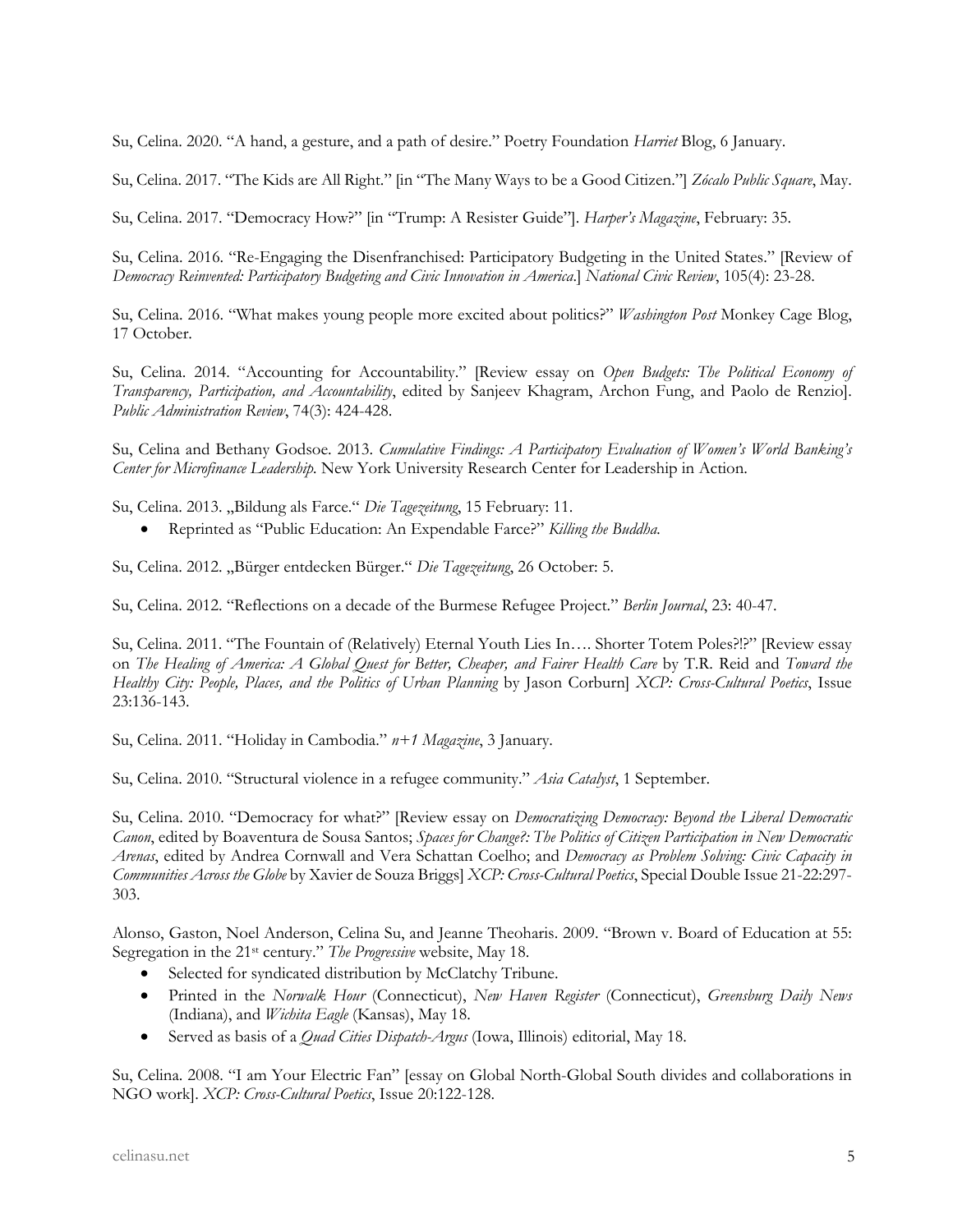Su, Celina. 2008. "Resisting structural violence and war." *The Just Word*. 9(1):5.

Su, Celina. 2005. "Reading, Writing, and Reform in the South Bronx: Lessons for Family-School Partnerships." Harvard Graduate School of Education, Harvard Family Research Project.

Su, Celina and Ann Brian Murphy. 2004. Martín-Baró Fund Support for the Burmese Refugee Project. Policy Brief and Project Report for *The Just Word.* 10(1):1-4.

Su, Celina (with Damon Rich). 2003. "Waiting for Gautreaux: Gautreaux v. Chicago Housing Authority and HUD." *City Without a Ghetto* Exhibit. Center for Urban Pedagogy, at Storefront for Art and Architecture, New York, NY: 4 September-19 October.

- Included in *Space Brainz* Exhibit, Yerba Buena Center for the Arts, San Francisco, 2017.
- Included in the Rotterdam Architecture Biennial, 2009.
- Included in *Design that Matters*, Architecture for Humanity Press, 2006.
- Presented at the Center for Advanced Visual Studies, MIT, 2005.
- Included in *City Without a Ghetto Traveling Exhibit*, Princeton University, 2004.
- Cited in *Print: America's Graphic Arts Magazine*, March/ April 2004.
- Included in *Dismantling the Ghetto: Policy Prospects* with Alexander Polikoff and Henry Binford at The Chicago Architecture Foundation, 2004.

Su, Celina. 2002. Review of *Why Architecture Matters: Lessons from Chicago* by Blair Kamin. *Boston Review*. 27(1).

Su, Celina. 2002. Review of *In Pursuit of Equity: Women, Men, and the Quest for Economic Citizenship in Twentieth-Century America* by Alice Kessler-Harris. *Boston Review*. 27(1).

Su, Celina. 2001. Review of *The Other Boston Busing Story* by Susan Eaton. *Boston Review*. 26(3-4).

Su, Celina. 2001. Review of *American Project: The Rise and Fall of a Modern Ghetto* by Sudhir Alladi Venkatesh. *The Boston Review.* 26(1).

# Lectures and Presentations

#### **Refereed presentations**

- 2019. An Ecology of Care. Poetry Studies Now. CUNY Graduate Center, Center for the Humanities & Poets' House: 27 April.
- 2018. Keynote Lecture: Lines of Desire. Feminist Poetics and Emerging Pedagogies, Los Angeles: 11 May.
- 2018. Beyond Intersectionality Lite: Whither Critical Solidarities. Association for Asian American Studies, San Francisco: 27 March.
- 2017. We Are (Not) the Data. Feminist Methodologies, Graduate Center: 4 November.
- 2017. Beyond Inclusion. Building Bridges in a Complex World. Chania, Greece: 9 July.
- 2017. Critical Friends, Paths of Desire. Urban Affairs Association, Minneapolis: 20 April.
- 2017. Notes for the tenure-track. Urban Affairs Association Annual Conference. Minneapolis: 21 April.
- 2016. With George Nakkas. What Projects Move Forward? When Does PB Lead to Empowerment? 4th International Conference on Participatory Budgeting in North America, Harvard University School of Government: 22 May.
- 2016. The State as Vexed Institution, Re-Democratizing Democracy in an Era of Austerity. Urban Affairs Association, San Diego: 17 March.
- 2016. Surfacing Counternarratives towards Racial Justice in Participatory Programs. Urban Affairs Association, San Diego: 17 March.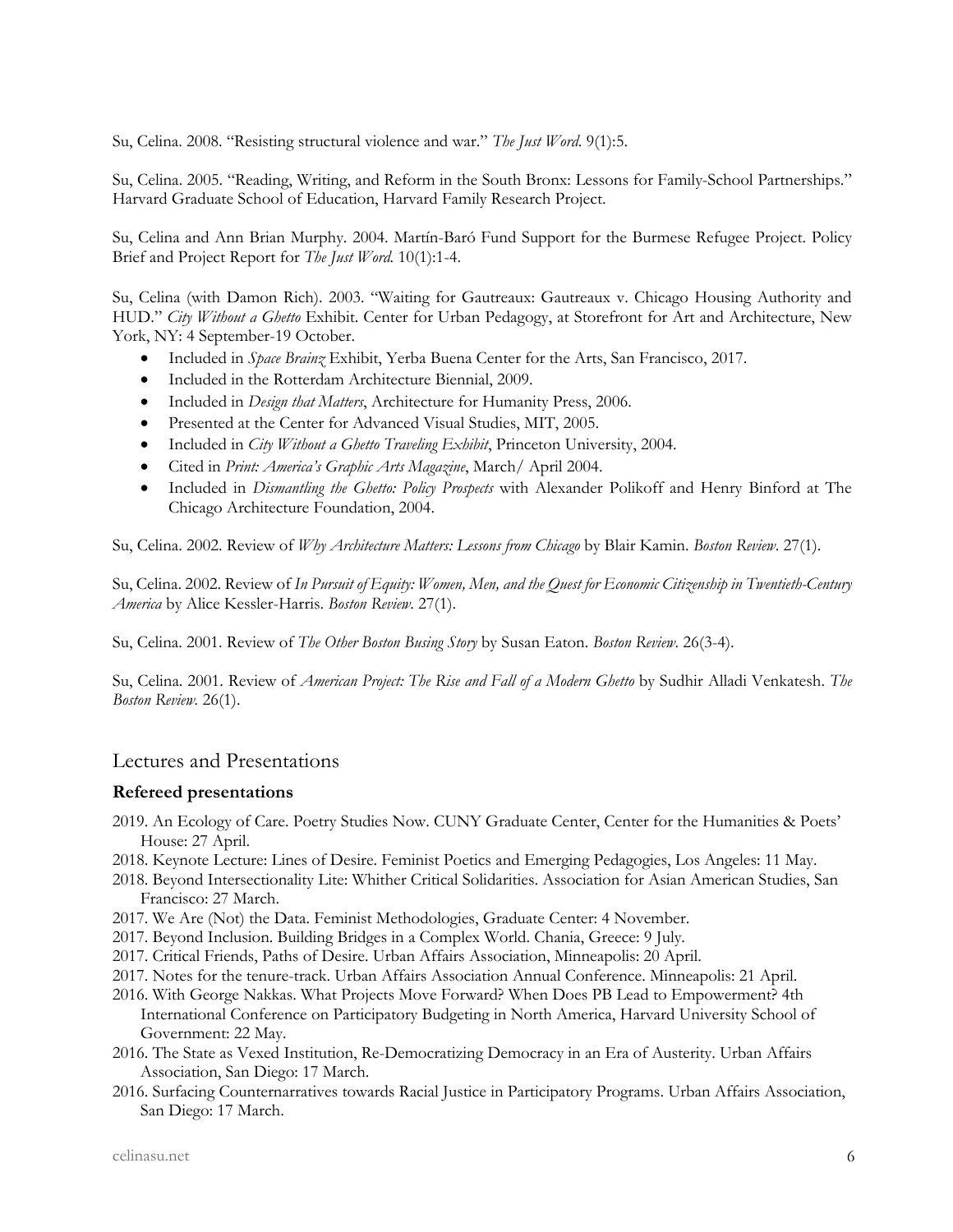- 2015. Redemocratizing democracy, or affirmative governmentality? New York's recent experiences with participatory budgeting. Annual Interpretive Policy Analysis Conference: Policies and Their Publics: Discourses, Actors, and Power, Lille, France: 8 July.
- 2015. With Mark Warren, Greg Squires, Luke Kupcznk. Advocacy in Collaborative Research for Action and Equity in Education. URBAN Research Network, Boston: 30 April.
- 2014. Bottom-up "good government"? International Participatory Budgeting Conference, San Francisco: 27 September.
- 2013. Authorship, voice, and political stakeholdership. Critical Pedagogy and Creative Writing, Manhattanville College, Purchase, NY: 21 June.
- 2013. Whose budget? Our budget? Attempts at re-enfranchising the marginalized. International Participatory Budgeting Conference, Chicago: 4 May.
- 2012. From toxic tours to growing the grassroots. International Sociological Association Forum, Buenos Aires: 2 August.
- 2012. Doing research on PB: Tensions and emerging themes. International Participatory Budgeting Conference, Pratt Institute: 30 March.
- 2011. With Sonia Ospina, Erica Foldy, Waad El-Hadidy, and Jennifer Dodge. Theorizing about social change leadership. Annual Meeting of the Academy of Management, San Antonio: 15 August.
- 2010. Between migrant and refugee, evading categories. The politics and poetics of refugees: New York University Refugee Symposium: 24 September.
- 2009. Students as stakeholders in education policy. American Political Science Association Annual Conference, Toronto: 5 September.
- 2009. Social change organizations as intermediary institutions in participatory versus representative democracy. NY State Political Science Association Annual Conference, New York: 24-25 April.
- 2009. Leaving behind No Child Left Behind: Towards student-centered education reform. Left Forum, New York: 17-19 April.
- 2009. Speaking truth to deaf power: Teenagers as empowered stakeholders, community organizing, and the seeds of a social movement. Urban Affairs Association Annual Conference, Chicago: 7 March.
- 2008. With Sonia Ospina. Race and the work of leadership in social change organizations. Association for Public Policy Analysis and Management (APPAM) Annual Conference, Los Angeles: 7 November.
- 2007. Towards meaningful participation for stateless people: Two case studies of Shan Burmese refugee NGOs in Thailand. Association for Research on Nonprofit Organizations and Voluntary Action (ARNOVA) Annual Conference, Chicago: 17 November.
- 2007. Social change organizations and a rising social justice movement. Panel presentation at the Association for Research on Nonprofit Organizations and Voluntary Action (ARNOVA) Annual Conference, Chicago: 16 November.
- 2007. Choosing to join 'em, or fight 'em: Social change organizations and political strategies. Paper presented at the Association for Research on Nonprofit Organizations and Voluntary Action (ARNOVA) Annual Conference, Chicago: 16 November.
- 2006. With Sonia Ospina. 2006. Tackling race in social change organizations. Association for Research on Nonprofit Organizations and Voluntary Action (ARNOVA) Annual Conference, Chicago: 16 November.
- 2006. Culture, school reform, and contesting colorblindness in community organizations. World Planning Schools Congress, Universidad Autonoma de Mexico, Mexico City: 13 July.
- 2005. Empowering (and disempowering) citizen engagement: Lessons from cycles in decentralization in school governance. City Legacies Symposium, Pratt Institute, New York: 14 October.
- 2004. "They call me a funny organizer": Building emotional commitment in political organizing. JPER Workshop for New Scholars. University of California, Berkeley: 11-13 August.
- 2002. With Peter Muennig. Mechanisms for access to basic social services in northwestern Thailand: A case study of one community of Shan Burmese Refugees. Burma/ Myanmar Research Conference. Gothenburg, Sweden: 24 September.
- 2001. Parent involvement in charter vs. non-charter schools. Harvard Graduate School of Education Research Conference. Cambridge, MA: 23 February.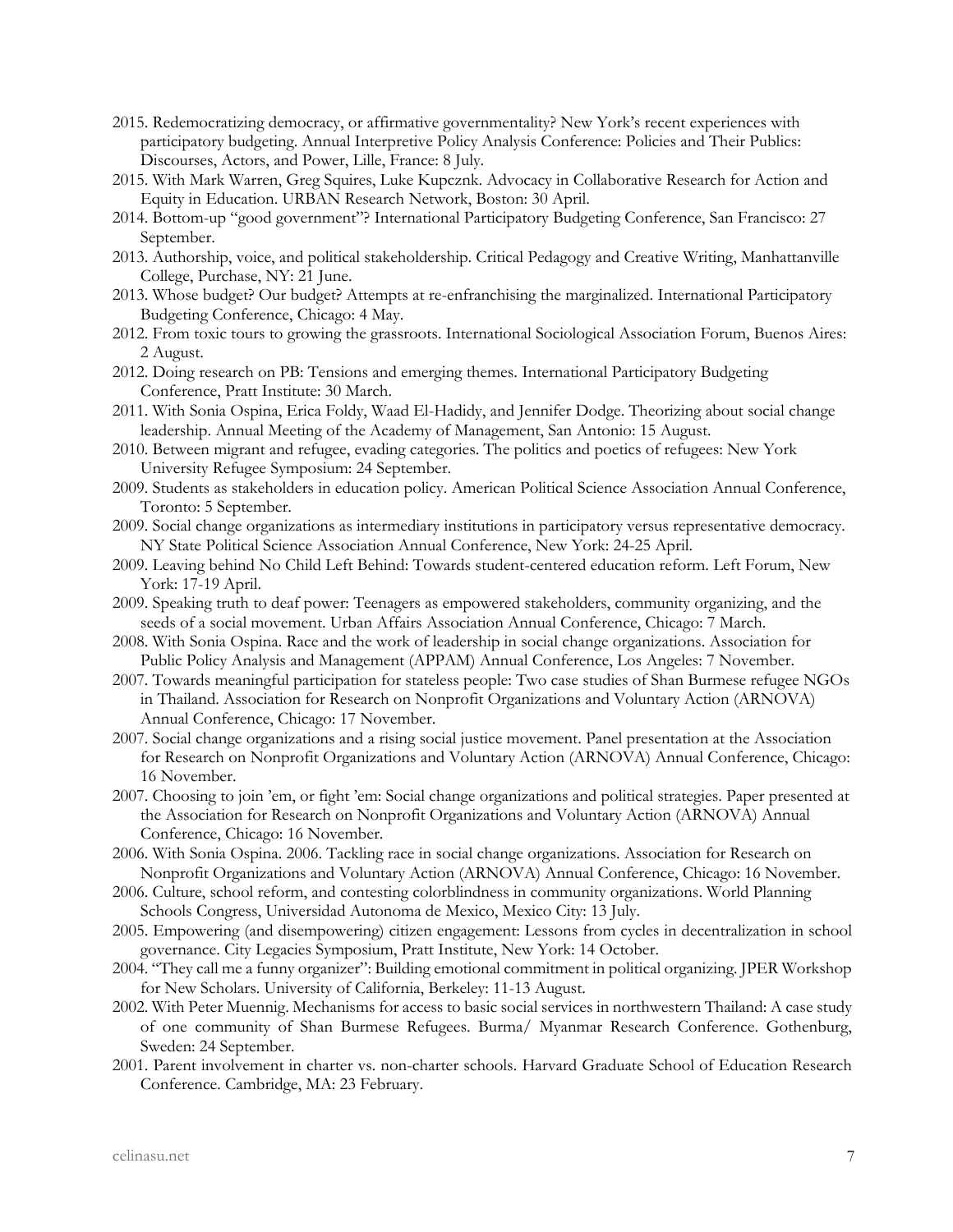2001. Work-based learning programs in high school. Harvard Graduate School of Education Research Conference. Cambridge, MA: 23 February.

#### **Invited lectures/ commentary**

- 2020. Destabilizing Our Authority. University of Minnesota: 3 May.
- 2020. New York City Civic Engagement Commission Advisory Board: 30 January.
- 2019. Scotland Participatory Budgeting Conference and Global Hub Support Board. Edinburgh: 22 October.
- 2018. Power, Collective Struggle, and the Poetic Imagination. CUNY Graduate Center: 1 October.
- 2018. Home in the Time of Climate Change, CUNY Graduate Center: 4 May.
- 2018. Slam Precarious Work, CUNY Graduate Center: 14 February.
- 2017. Poetics as a Mode of Inquiry. University of Minnesota: 18 September.
- 2017. Participatory budgeting in the US. US Department of State Mongolia Delegation: 11 September.
- 2017. Ethical dilemmas in social research. ThoughtWorks: 22 August.
- 2017. Ownership of Data and Challenges for Participatory Processes. Public Agenda: 1 August.
- 2017. New York's participatory budgeting. U.S. State Department Foreign Press Service: 26 May.
- 2017. With Frances Kunreuther and Sean Thomas-Breitfeld. Social identity and non-negotiable conversations. New York University Wagner School of Public Service: 7 April.
- 2017. Community-based IRBs in Public Scholarship. CUNY Graduate Center, Gittell Collective: 17 March.
- 2017. Community-based research funding. CUNY Graduate Center, Center for the Humanities: 8 March.
- 2017. Cities, Austerity, and Criminality. CUNY Political Science Graduate Research Conference: 24 February.
- 2017. Public Scholarship Post-Trump. CUNY Graduate Center, Gittell Collective: 17 February.
- 2016. City Council and Participatory Budgeting. Coro Fellowship in Public Affairs: 16 November.
- 2016. Participatory Learning, Research, and Action for Social Justice. Highlander Center, Tennessee: 28 September-2 October.
- 2016. Whose Cultural Capital? CUNY Graduate Center Urban Education Colloquium: 27 September.
- 2016. Fight for the City: School Desegregation, Race, Resistance, and Class Struggle. CUNY Graduate Center, Center for the Humanities: 4 May.
- 2016. Participatory Governance. Global Urban Futures Conference. Rutgers University-Newark: 29 April.
- 2016. Expertise & Impact in Community-Based Research. Urban Affairs Association Colloquium: 18 March.
- 2016. Unsettling Research Ethics. University of California, Santa Cruz. 25-26 February.
- 2015. Graduate Center Political Science Colloquium: 11 December.
- 2015. Participatory Budgeting Forum, Murphy Institute for Worker Education & Labor Studies: 18 November.
- 2015. Collaborating Across Sectors. Collaborative Research for Action and Equity in Education, URBAN Research Network, University of Massachusetts-Boston: 13-14 November.
- 2015. Organizations, Policy, Politics, Participation in Environmental Social Sciences: 21 October.
- 2015. Urban Justice Center Press Conference on New York Participatory Budgeting Cycle 4: 20 October.
- 2015. University of Colorado Boulder Inaugural Keynote Lecture for campus-wide programming on civic engagement: 24 September.
- 2015. Participatory Budgeting Project Study Session (webinar): 27 May.
- 2015. CUNY Graduate Center Advanced Research Collaborative: 19 March.
- 2015. Participatory Action Research. Urban Studies and Planning, MIT: 9 March.
- 2015. CUNY Graduate Center, Human Services Council, Deputy Mayor's Office conference on Reinventing Partnerships among City Government, Nonprofit Human Service Providers, and Communities: 2 March.
- 2014. White House Open Government Convening on Participatory Budgeting: 13 May.
- 2014. NYU Collective Leadership Research Working Group: 25 April.
- 2014. CUNY Graduate Center *Teaching Jean Anyon* Seminar: 5 March.
- 2014. New York City Council Hearing on governmental transparency: 24 February.
- 2013. Interdependence Project Event for Sage Publications, Levitt Foundation (Los Angeles): 16 December.
- 2013. CUNY Graduate Center Marilyn Gittell Archives Gala: 26 November.
- 2012. Bosch Public Policy Lecture, American Academy in Berlin: 18 October.
- 2012. CUNY Graduate Center Critical Methodologies: 16 March.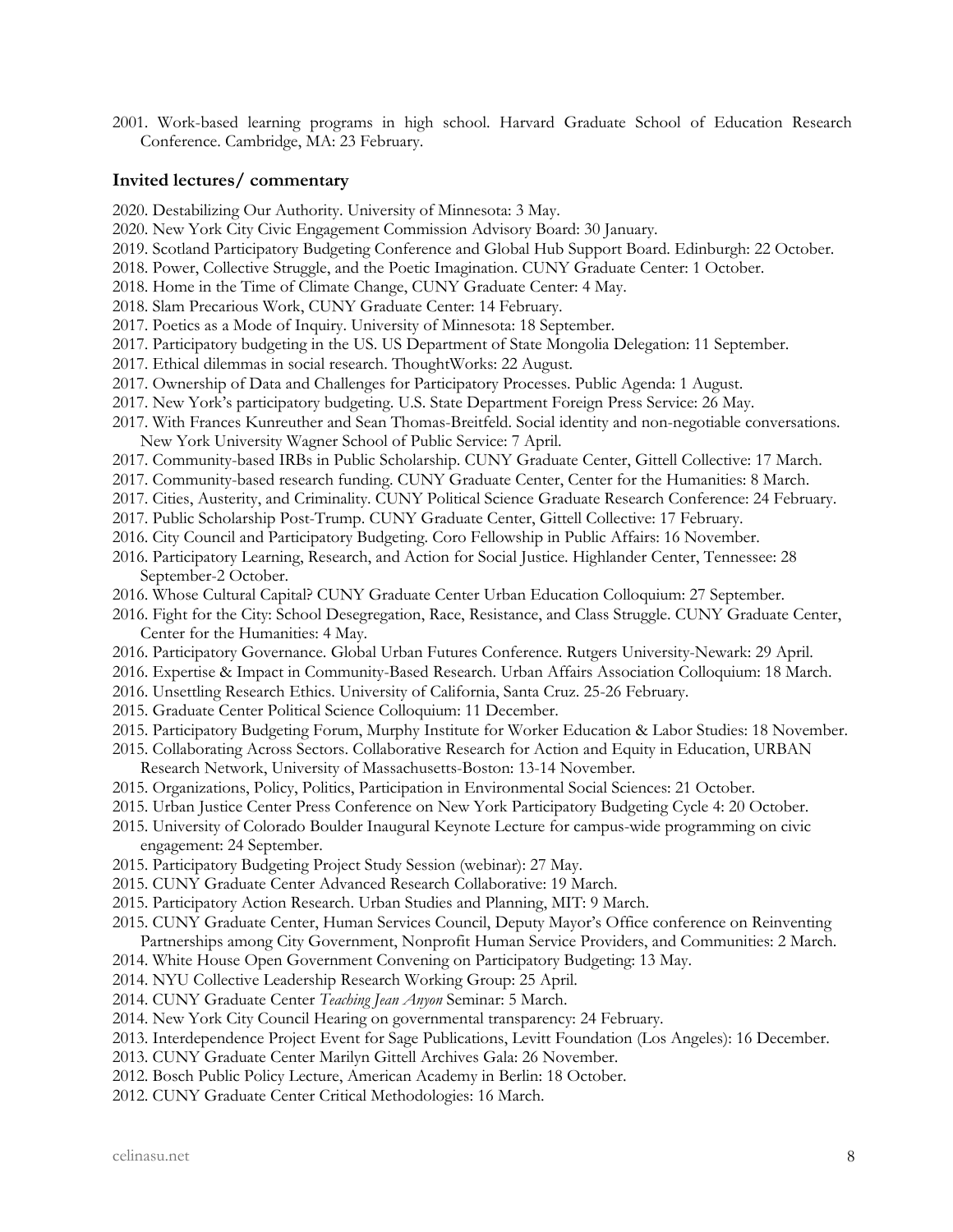- 2011. Civic Participation Summer Institute, Tufts University: 12 July.
- 2011. Our Schools Suck. With Jeanne Theoharis, Syracuse University: 3 March.
- 2010. Columbia University Mailman School of Public Health: 25 October.
- 2010. Social Survey/ Death Dataset. Columbia University Mailman School of Public Health: 28 May.
- 2010. Faculty Day, Brooklyn College: 25 May.
- 2010. Conference on Gender and Schooling, CUNY Graduate Center: 25 March.
- 2009. College of Liberal Arts, New York University: 24 March.
- 2009. Whiting Seminar. The Wolfe Institute, Brooklyn College: 10 March.
- 2009. Invited participant/ discussant. NYU Wagner School of Public Service: 18-20 February.
- 2008. Town hall meeting on political participation. Brooklyn College: 16 October.
- 2008. Asian/ Asian-American Research Institute: 20 June.
- 2008. Race and Leadership. NYU Wagner School of Public Service: 29-30 May.
- 2008. Public Policy Program, Mills College, Oakland, CA: 18 March.
- 2006. Borders, Globalization, and Sovereignty. Brooklyn College Social Forum: 22 March.
- 2006. Urban Education Ph.D. Seminar, CUNY Graduate Center: 22 February. (Also October 7, 2009.)
- 2005. Wagner Education and Policy Studies Association at New York University: 28 April.
- 2004. Integrated Design Curriculum Core Colloquium. Parsons School of Design: 10-13 February.

#### **Selected media**

| 2020. Quoted in "To defund the police, activists rewrote city budgets." Laura Bliss. CityLab.                    |                                                 |
|------------------------------------------------------------------------------------------------------------------|-------------------------------------------------|
|                                                                                                                  | https://bit.ly/2zRJGxr                          |
| 2019. Quoted in "Why protests around the world often involve public transportation." Terry Nguyen. Vox.          |                                                 |
|                                                                                                                  | https://bit.ly/3eNK12J                          |
| 2018. Interview for the Employee of the Month podcast, Slate Magazine.                                           | https://bit.ly/30lhPR9                          |
| 2018. Quoted in "The History Of The 'I Voted' Sticker Is Actually Pretty Mysterious." Lauren Holter. Bustle.     |                                                 |
|                                                                                                                  | https://bit.ly/2QttkxW                          |
| 2018. Quoted in "Protests Outside The White House Could Soon Be Limited & Experts Are Sounding The               |                                                 |
| Alarm." Madhuri Sathish. Bustle.                                                                                 | https://bit.ly/2RZJTms                          |
| 2018. Quoted in "Don't let people trick you into thinking that there are 'right' ways to protest Trump."         |                                                 |
| Rebecca Ruiz. Mashable.                                                                                          | https://bit.ly/2IPujFK                          |
| 2018. Interviewed for the Poetry Foundation/ PRX podcast PoetryNow. Syndicated on National Public Radio.         |                                                 |
|                                                                                                                  | https://bit.ly/2Y2ZNQM                          |
| 2018. Interviewed by Vi Khi Nao. Literary Hub.                                                                   | https://bit.ly/2MtTct9                          |
|                                                                                                                  |                                                 |
| 2018. Interviewed as Poet of the Week. Brooklyn Poets.                                                           | $\frac{\text{https://bit.ly/377Z2t}}{}$         |
| 2017. Quoted in "Keep Protesting Trump. It's Good for You." Christine Ro. The Development Set.                   |                                                 |
|                                                                                                                  | http://bit.ly/2lufH56                           |
| 2017. Quoted in "Democracy in the Classroom." Brandon Jordan. Truthout.                                          | http://bit.ly/2mZoEla                           |
| 2016. Interview on young people and politics for the <i>Matt Townsend Show</i> , Brigham Young University radio. |                                                 |
|                                                                                                                  | http://bit.ly/2n8GFwD                           |
| 2016. Quoted in "International Program Helps Students Think about Policy and Voting." Anne Eigeman.              |                                                 |
| Nonprofit Quarterly.                                                                                             | http://bit.ly/2lWjCVn                           |
| 2016. Interview on undecided voters on the Leonard Lopate Show, WNYC radio.                                      | http://bit.ly/2lybiPu                           |
| 2016. "Why has charter school violence spiked at double the rate of public schools?" George Joseph. The          |                                                 |
| Nation.                                                                                                          | http://bit.ly/1RAQCuj                           |
| 2015. "En el Bronx, la desigualdad se aprende en la escuela," Álvaro Guzmán Bastida.                             |                                                 |
| Univision.                                                                                                       | $\frac{http://ow.ly/Im6OO}{http://ow.ly/Im6OO}$ |
| 2015. "Gender Equity for a Resilient Coffee Supply Chain," Jenny Neill.                                          |                                                 |
| Stir, Business Insight on Tea and Coffee.                                                                        | http://bit.ly/1MCcWWo                           |
| 2015. Radio interview on Global Movements, Local Struggles, WBAI Pacifica Radio.                                 | http://bit.ly/wbai-pb                           |
| 2015. "Why Don't We Care About People Who Don't Look Like Us?,"                                                  |                                                 |
| Anjali Enjeti. AlterNet.                                                                                         | http://bit.ly/1LKq3Wi                           |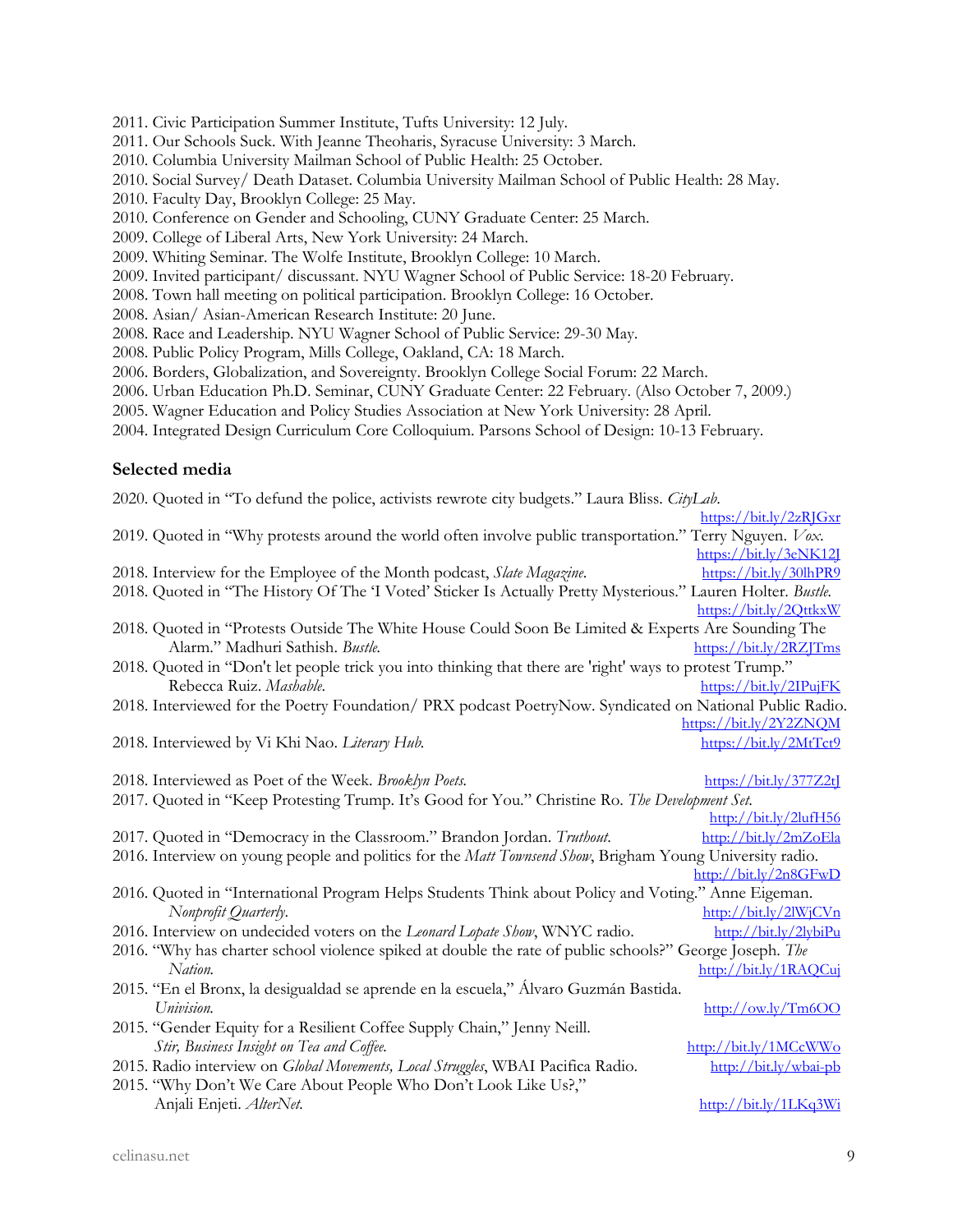2014. "Artists Put Faces to the Missing Students of Mexico," Julie Collazo. *Hyperallergic.* http://bit.ly/1FqmPn9<br>2012. "Participatory Budgeting Hits New York City," Elizabeth Whitman. The Nation. http://bit.ly/1OnakLK 2012. "Participatory Budgeting Hits New York City," Elizabeth Whitman. *The Nation*. 2012. "The People's Choice," Rawan Jabaji. PBS *Need to Know*. http://to.pbs.org/UuxMd8

# Honors

## **Fellowships and awards**

Brooklyn College Creative Achievement Award, 2019 Jerome Fund and Community of Literary Magazines and Presses Face Out Fellowship, 2016 Advanced Research Collaborative Distinguished CUNY Fellowship, 2015 Ucross Foundation Writing Residency in Literary Nonfiction, 2013 American Academy in Berlin Prize, Bosch Public Policy Fellowship, 2012 Saltonstall Colony for the Arts Residency in Literary Nonfiction, 2012 Millay Colony for the Arts Jean & Louis Dreyfus Fellowship in Nonfiction Writing, 2011 CUNY Gender Equity Project Grant Assistance Program, 2009 Mrs. Giles Whiting Award for Excellence in Teaching, 2007 New York Public Library Wertheim Study Researcher, 2004 Jacob K. Javits Fellowship, 2001-2005

# **Grants**

Foundation for Contemporary Arts Grant (\$1,500), 2020 PSC-CUNY Research Grant (working across difference in deliberative fora, \$6,000), 2014 PSC-CUNY Research Grant (comparative youth empowerment, \$6,000), 2013

New York University/ MasterCard Foundation Grant (leadership in microfinance, \$16,000), 2010 New Faculty Fund Award (*Our Schools Suck* manuscript preparation and travel, \$831), 2009 PSC-CUNY Research Grant (*Politics of Well-being* project, \$7,091), 2008, 2009, 2011 NYU/ Ford Foundation Grant (Leadership for a Changing World, \$24,000), 2006, 2008 PSC-CUNY Research Grant (*Streetwise for Book Smarts* project, \$8,960), 2006, 2007 Mrs. Giles Whiting Research Fund (politics of health policy, \$5,000), 2007 William Stewart Travel Award (Mexico City, \$300), 2006 Tow Faculty Travel Fellowship (politics of indeterminate refugee citizenship in Thailand, \$2,825), 2005

# Service

## **University**

*\* denotes Graduate Center service, otherwise Brooklyn College*

#### *Current*

Political Science Development Committee, 2018-

CUNY Adjunct Incubator Research & Development advisory board, Center for the Humanities\*, 2018 Public Education, the City, and Struggles for Racial Justice working group, Center for the Humanities\*, 2015- Reader for all comprehensive exams\*, 2015- Reviewer for doctoral pre-dissertation research grants\*, 2015- Administrator, CUNY-wide Gittell junior faculty grants\*, 2015- Administrator, Gittell doctoral research assistantships/ grants\*, 2015- Chair of search committee for Gittell postdoctoral fellowship\*, 2014- Chair of selection committee for Gittell dissertation fellowships\*, 2014- Children's Studies Program Advisory Board, 2013- Department of Political Science Appointments Committee (elected), 2013- Marilyn J. Gittell Archives Project Supervisor, 2012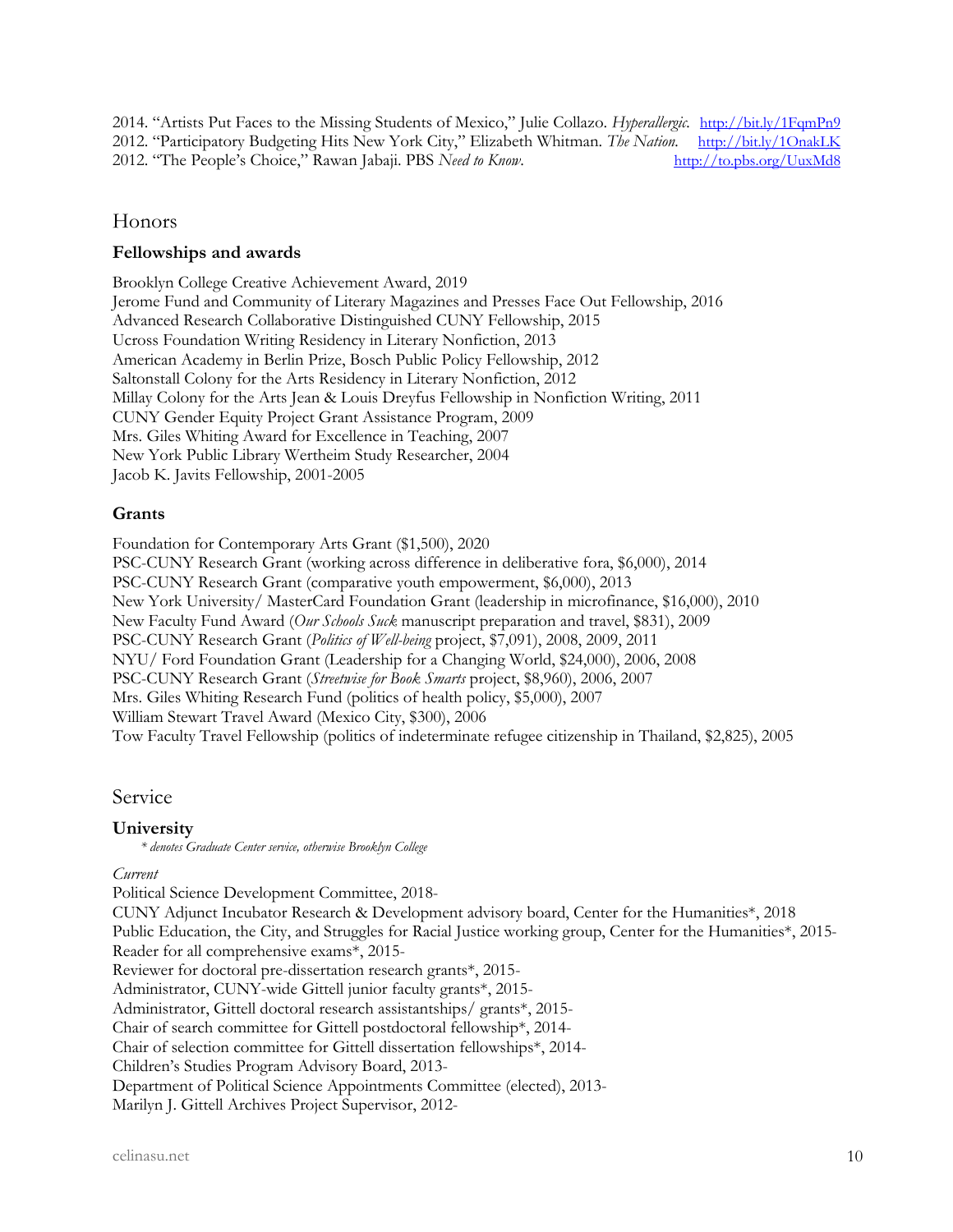Departmental Academic Integrity Committee, 2009-

#### *Previous*

Department of Political Science awards and scholarships committee, 2017 Chair of Environmental Psychology curriculum committee\*, 2014-2016 Whiting Award for Excellence in Teaching Selection Committee, 2014, 2015 Economic Democracy Planning Committee, 2014-2015 Humanities and Social Sciences Tenure & Promotion Committee (elected), 2013-2015 Civic Engagement and Democracy Minor Committee, 2012-2015 Graduate Center Advanced Research Collaborative, Equality Matters Working Group, 2014-2015 Political Science Departmental representative to Faculty Council, 2014-2015 Children's Studies Program New Faculty Search Committee (resulting in two lines), 2013-2014 Research and Service Evaluation Committee, Departmental Self-Study, 2013-2014 Political Science Undergraduate Curriculum/ Course Development Committee, 2005-2014 Graduate Deputy/ Chair, Master's in Political Science, 2011-2012 Urban Studies Minor Development Committee, 2008-2012 CUNY-wide Nonprofit Researchers Working Group, 2010-2011 Brooklyn College Welfare Policy Faculty Working Group, 2009-2011 Brooklyn College Presidential Scholars Mentor, 2009-2010 Departmental New Faculty Search Committee, 2008-2009 Departmental Outcomes Assessment Committee, 2005-2007 Faculty Law Education Advisory Council, 2005-2007 Faculty Advisor, Pre-Law/Legal Profession Society, 2005-2007 Center for the Study of Brooklyn, Brooklyn College, 2005-2007 Organizer, School Policy & Health Conference, CUNY Graduate Center, 2006 National Black Science Student Organization Luncheon (upon invitation), 2005 Department of Political Science Self-Study Visit, 2005

# **Advising and college lectures organized**

## *Dissertation committee member, completed Ph.D.s*

- Arita Balaram (Psychology Ph.D., 2020)
	- o *Interrupting Intergenerational Silences between Indo-Caribbean Women and Gender Non-Conforming People Through Participatory Oral History and Digital Archiving*
	- o Alongside Michelle Fine, Tamara Buckley
	- o Evergreen State College
	- Tommy Wu (Sociology Ph.D., 2019)
		- o *Emperor of work: Chinese restaurants, worker subjectivities, and the new regime of flexible labor*
		- o Alongside Carolina Bank-Muñoz, Ruth Milkman, Sujatha Fernandes
		- o McMaster University, Hamilton, Ontario
	- Wen Liu (Psychology Ph.D., 2017)
		- o *Cruising Borders, Unsettling Identities: Toward A Queer Diasporic Asian America*
		- o alongside Michelle Fine, Sunil Bhatia
		- o State University of New York- Albany, then Academia Sinica, Taipei
	- Liza Pappas (Urban Education Ph.D., 2012)
		- o *School Closings, Equity, and Community Engagement*
		- o alongside Jean Anyon, Michelle Fine, Ofelia Garcia, Pedro Noguera
		- o Independent Budget Office, New York City

#### *Dissertation committee member, current doctoral candidates*

- Alisa Algava, Urban Education
- Rebekah Breitzer, Geography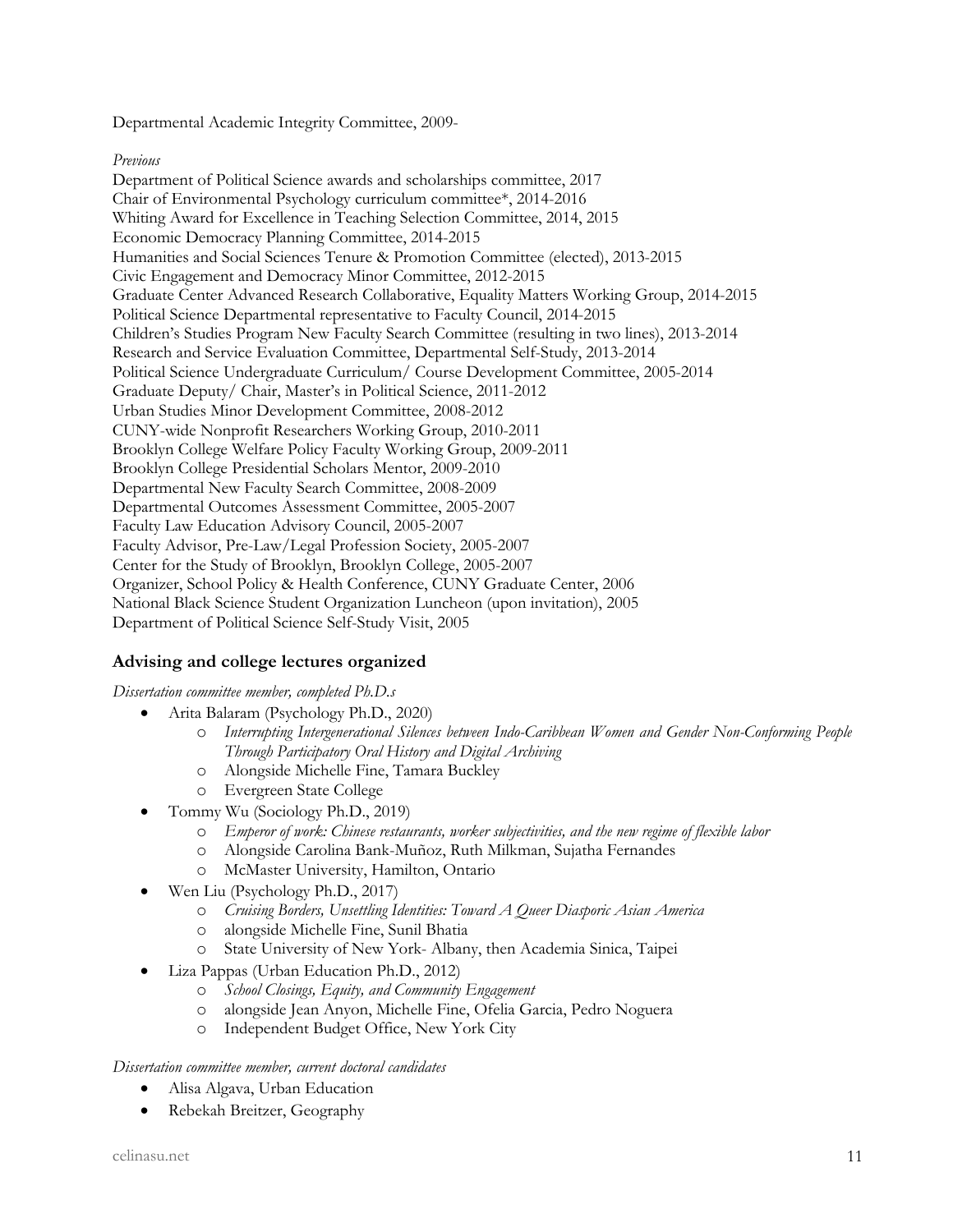- Matthew Devine, Environmental Psychology
- Lauren Hudson, Geography
- Carly Huelsenbeck, Urban Education
- Shaun Lin, Geography

#### *Master's thesis advisor*

- Ayana Bartholomew (MALS, 2020)
- Amanda Altman (MALS, 2020)
- Lisa Chitayat (MALS, 2018)
- Karen Alessi (MA, 2010)
- Antoine Robertson (MA, 2009)

## *Supervisor/ advisor*

• 11 undergraduate independent studies (two honors)

## *Supervisor for paid research assistantships*

- Doctoral: Mei Ling Chua, Kimberly Belmonte, Matthew Devine, Kristen Hackett, Erika Iverson, Drake Logan
- Undergraduate: Amira Ahmed, Terri Bennett, Thomas DeAngelis, Javeria Hashmi, George Nakkas

## *Supervisor for post-doctoral fellows*

- Benjamin Teresa (now at Virginia Commonwealthy University)
- Erika Grajeda (now at Southwestern University)
- Jaime Jover

## *Developed new courses*

- *Political Participation in Participatory Democracy and Social Movements* (undergraduate and doctoral levels)
- *Comparative Social Policy* (undergraduate and master's levels)
- *Politics of Health Policy* (writing-intensive undergraduate level)
- *Global Cities* (undergraduate and master's levels)
- *Advanced Seminar on Community-Based Research* (doctoral level)

## *Events organized*

2018. Participatory Action Research Pre-Conference Workshop, Boulder, Colorado; URBAN New York node events, CUNY Graduate Center, on examining the field of community-based research.

2017. Social Identity, Indigenous Leadership, and Power for Social Change. CUNY Graduate Center, 27 April.

2017. URBAN New York node events, CUNY Graduate Center. "Dangerous professors," fake news, and public scholarship, 17 February; Community IRBs and public scholarship, 17 March; Youth models for restorative justice (with Lewiston, Maine public school youth leaders and Make the Road New York), 18 April.

2016. URBAN Research Network Conference: Critical Solidarities and Multi-Scalar Powers. CUNY Graduate Center: 31 March-1 April.

2010. Joe Moore, Chicago Alderman, and Jumaane Williams, New York City Councilor from Brooklyn. Participatory Budgeting in Chicago. Brooklyn College: 28 October.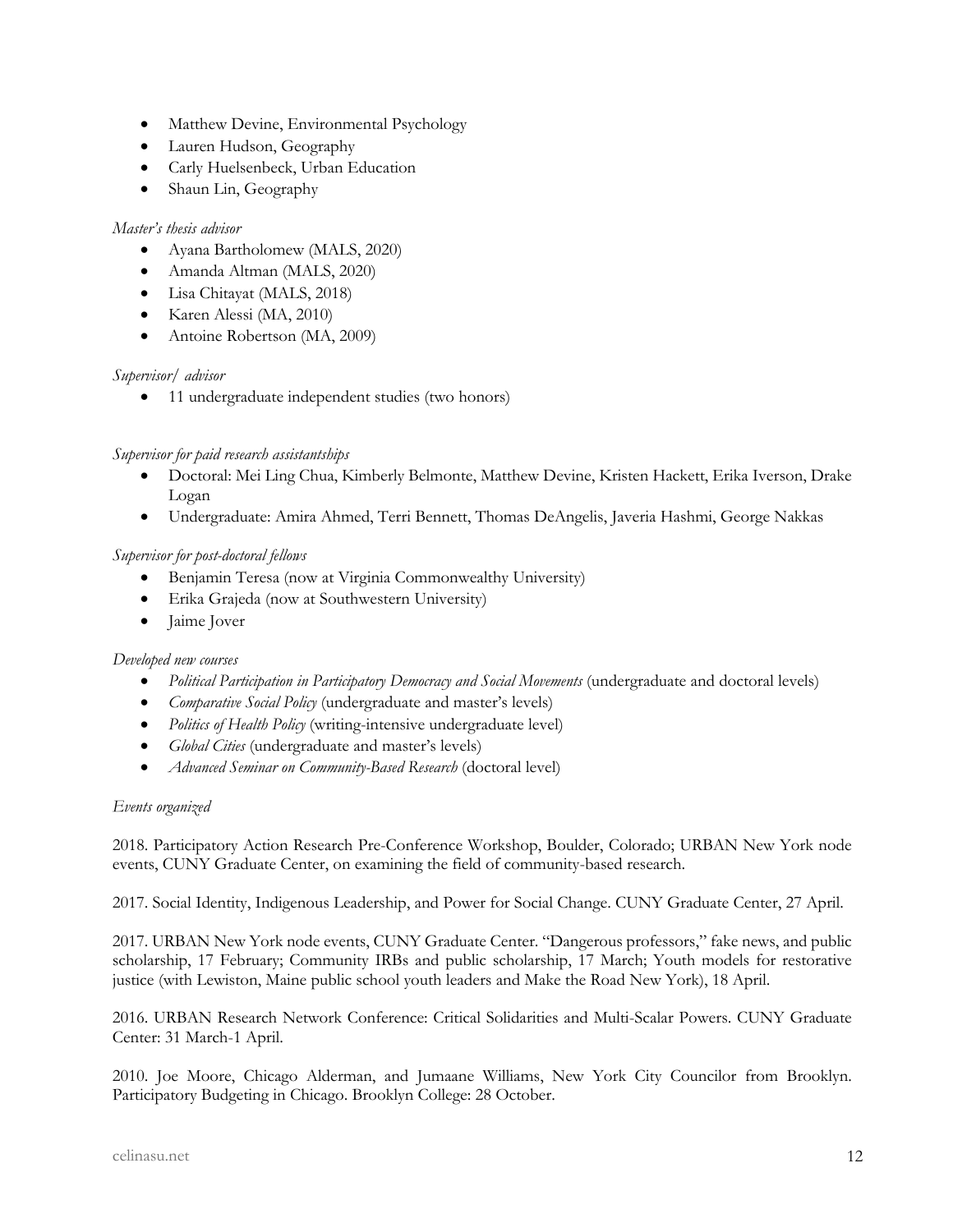• This event helped the Student Union at Brooklyn College launch a new campaign for bottom-up accountability of CUNY budgets, and for Jumaane Williams to join 3 other City Councilors to use participatory budgeting for their entire discretionary funds in 2011.

2009. Dillonna Lewis, Welfare Rights Initiative at Hunter College; Anaeltzin Dawd, Benefits Specialist at the Food Bank of NYC; Aura Zuniga, Staff Attorney, Make the Road by Walking. Roundtable on welfare and higher education. Welfare Policy Faculty Working Group, Brooklyn College: 5 November.

2006. David Reiss, Brooklyn Law School Professor. The Atlantic Yards Case, Eminent Domain, and Arguments from a Legal Perspective. Pre-Law/ Legal Profession Society, Brooklyn College: March 30.

# **Profession**

Member, Belladonna\* Editorial Collective, 2018- Co-editor, *Metropolitics*, 2016- Selection committee, Urban Affairs Association Activist Scholarship Award, 2017 Referee, 2005-

- Promotion review for one faculty member at an outside institution (2012)
- Manuscript reviews for New York University Press, Routledge, and Temple University Press; *Critical Policy Studies*; *Cogent Social Sciences*; *Community Development Journal*; *Equity & Excellence in Education*; *Journal of Urban Affairs*; *City, Culture, and Society*; *Journal of Political Science Education*; *Journal of Educational Change*; *Journal of Health Politics, Policy, and Law*; *Leadership*; *Nonprofit and Voluntary Sector Quarterly*; *Public Administration and Development*; *Sexuality Research and Social Policy; Social Science Research*; and *Urban Review*
- Proposal reviews for PSC-CUNY Grants (Women's Studies and Political Science panels), Millay Colony for the Arts Nonfiction Fellowships, International Society for Third Sector Research conference presentations, and American Academy in Berlin Fellowships

National Coordinating Co-Chair, URBAN Research Network, 2015-present

- As coordinating co-chair, co-develop programming and research agenda, co-organize conferences, and coordinate co-chairs in other cities and disciplinary nodes
- Advisory Board Member, *A People's Guide to New York City*, University of California Press, 2014-present Visiting Scholar, New York University Wagner School of Public Service, 2005-2013
- Participant, Community Organizing and Education Reform Conference, Harvard University Graduate School of Education, 2012

Participant, Racial Justice Collaborative study on coalition-building between immigrants and African Americans, 2007

Editorial Board Member, *International Encyclopedia of Public Policy*, 2005-2012

Research Associate, Global Political Economy Research Unit, 2004-2012

Participant, Capability Theory Workgroup, Columbia University Mailman School of Public Health and Robert Wood Johnson Foundation, 2007-2009

# **Community**

*Current*

Advisory Board, military Toxics Project, 2020-

Member, Civic Engagement Commission, Participatory Budgeting Advisory Board, 2019-

Member, District 39 Committee (elected position), Participatory Budgeting, 2017-

Member, North American Participatory Budgeting Research Board, 2014-

• Work to advise the nonprofit organization on strategic visioning, outreach, fundraising, research and evaluation, and staffing. This includes participation in occasional substantive meetings.

Advisory Board Member, Participatory Budgeting Project, 2012-